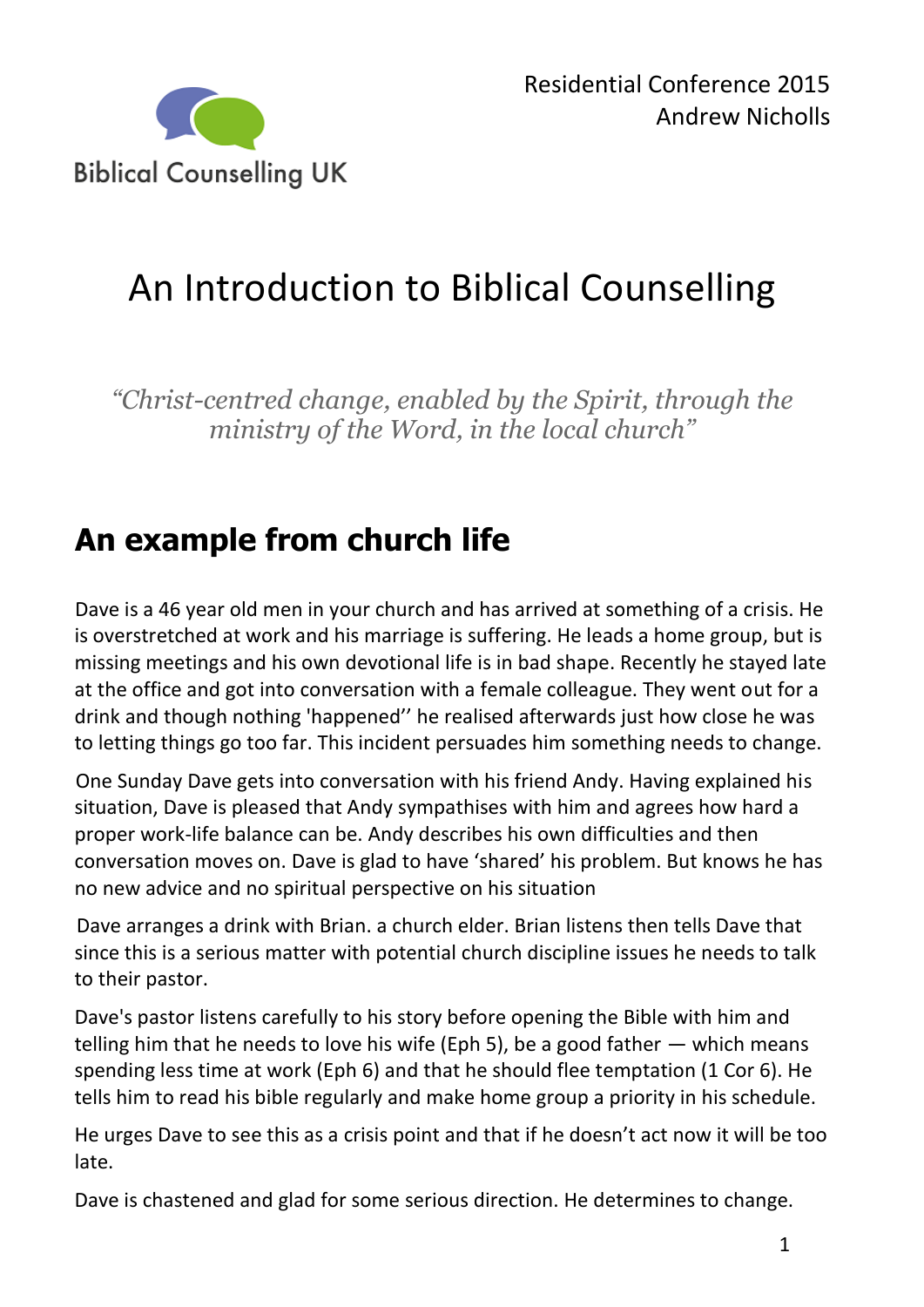For the next few months Dave gets his life in order and his new commitment to selfdiscipline seems to be working. He manages more time at home. He only misses one home group meeting and is more disciplined in getting up early to have a quiet time. He is delighted by his spiritual progress and makes a point of letting his friend Andy know how well he is doing.

#### **Discussion**

- What do you think of the way this church handed Dave's situation?
- Which of these three men counselled Dave?
- Was Brian right to refer Dave on to the pastor?
- Was the pastor right to tackle his problem?
- What do you think of the pastor's approach?
- Should pastors be willing to take on any problem, e.g.:
	- o Depression Addiction Pornography o Anger Debt Obesity
	-

A possible model?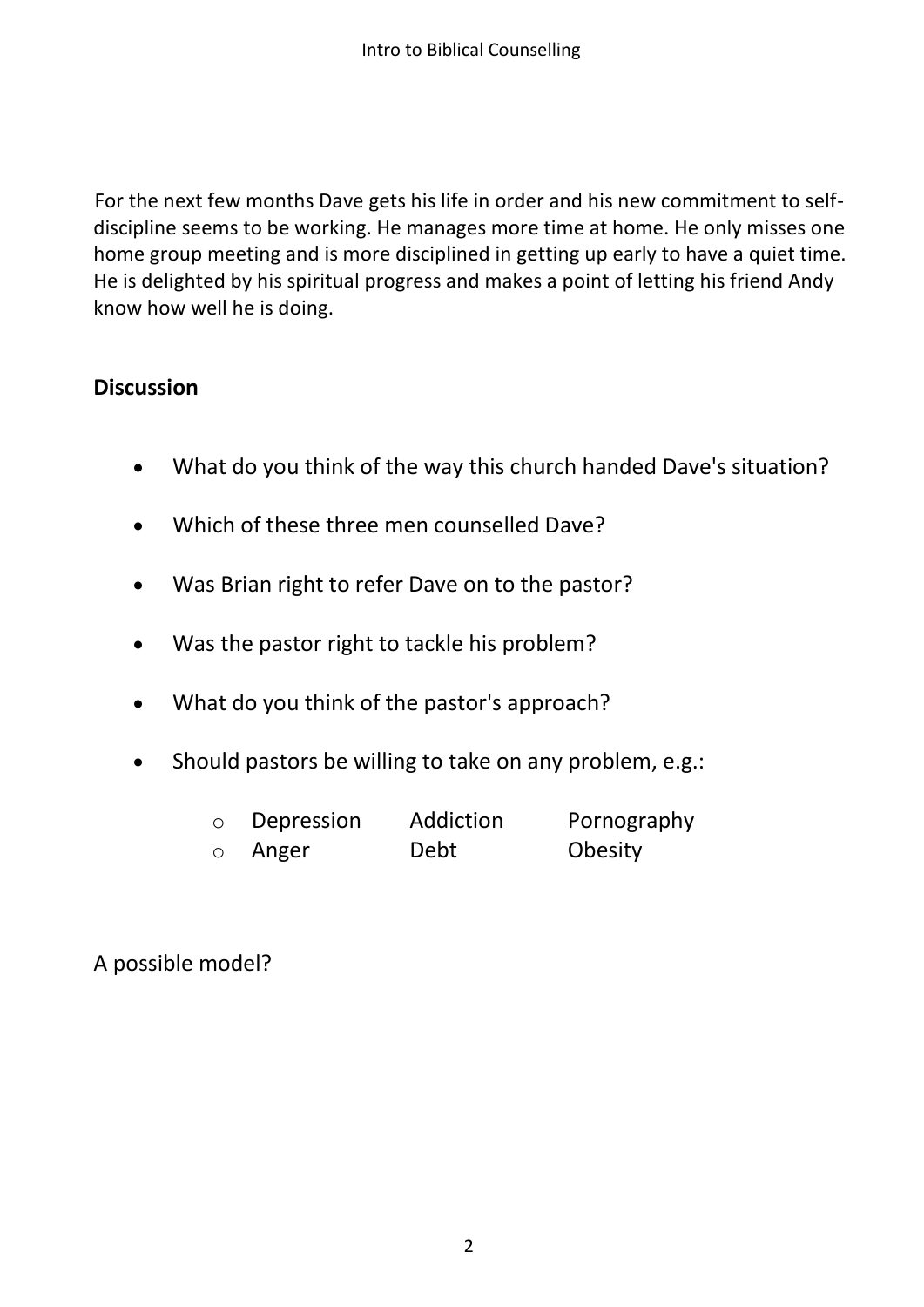### **A world full of problems**

Sin that comes at us - suffering

Sin that comes out of us

A Christian has a new nature: we are saint/sufferer/sinner. Bible speaks here

#### **But in my/our church culture, there is often a gospel gap**



## **Life in the gospel gap – like "Dave"**

- 1. Fruit stapling
- 2, Dependence on experts and a "ministry gap"



3. Hypocrisy/performance/disaster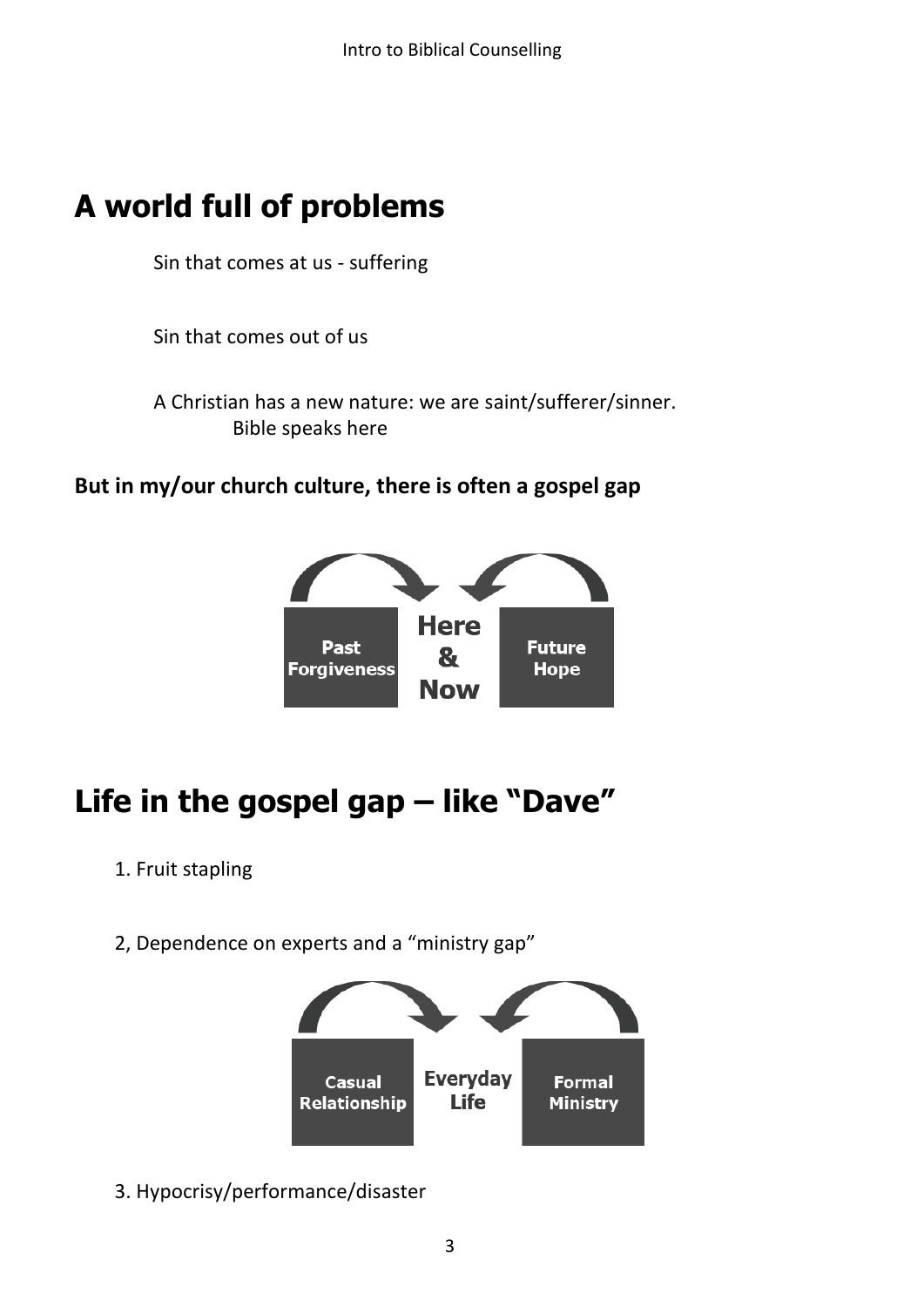#### **Back to Dave**

Before long, however, the old patterns of overwork re-emerge. Dave again finds himself out for a drink with his female colleague and this time things do go too far.

Deeply ashamed, Dave cannot bring himself to return to his pastor or to speak to his friend Andy. He begins something of a double life: he continues to lead his home group and generally at church he gives the impression that all is well. In reality patterns of overwork, instances of sexual indiscretion and the general trajectory of spiritual decline are worse than ever.

A month later, the pastor catches up with Dave after a morning service and asks how things are going. Almost without thinking Dave finds himself saying that all is well. With Christian friends he maintains a pretence of respectability, in reality he feels stuck and wretched and spiritually alone.

**How might Dave have been better helped?**

### **Biblical Counselling is a ministry of the word**

*"Christ-centred change, enabled by the Spirit, through the ministry of the Word, in the local church"*

**Ephesians 4**

**What is the church? What is church growth? What word ministry grows the church?**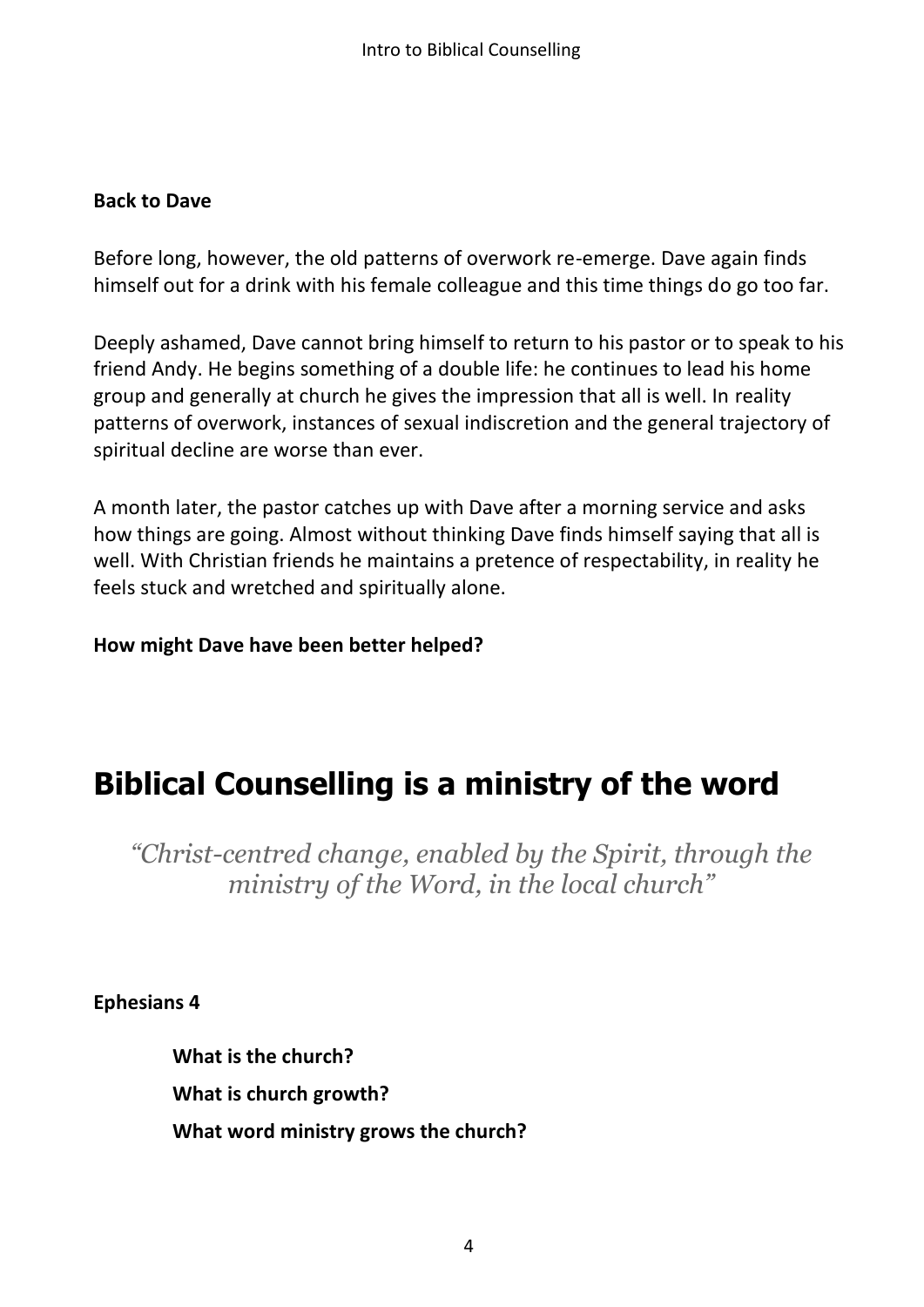#### **The short delay**

How would you react?

#### **Connecting the word with life**

#### -> The analysis of folly

- 1. What is your situation?
- 2. How are you reacting?
- 3. What do you expect / want / believe?
- 4. What are the consequences that follow?

-> The breaking in of grace

- 5. What does God say that is relevant to you and your situation?
- 6. What beliefs and desires should rule you?
- 7. What should you therefore do in this situation?
- 8. What are the consequences that follow?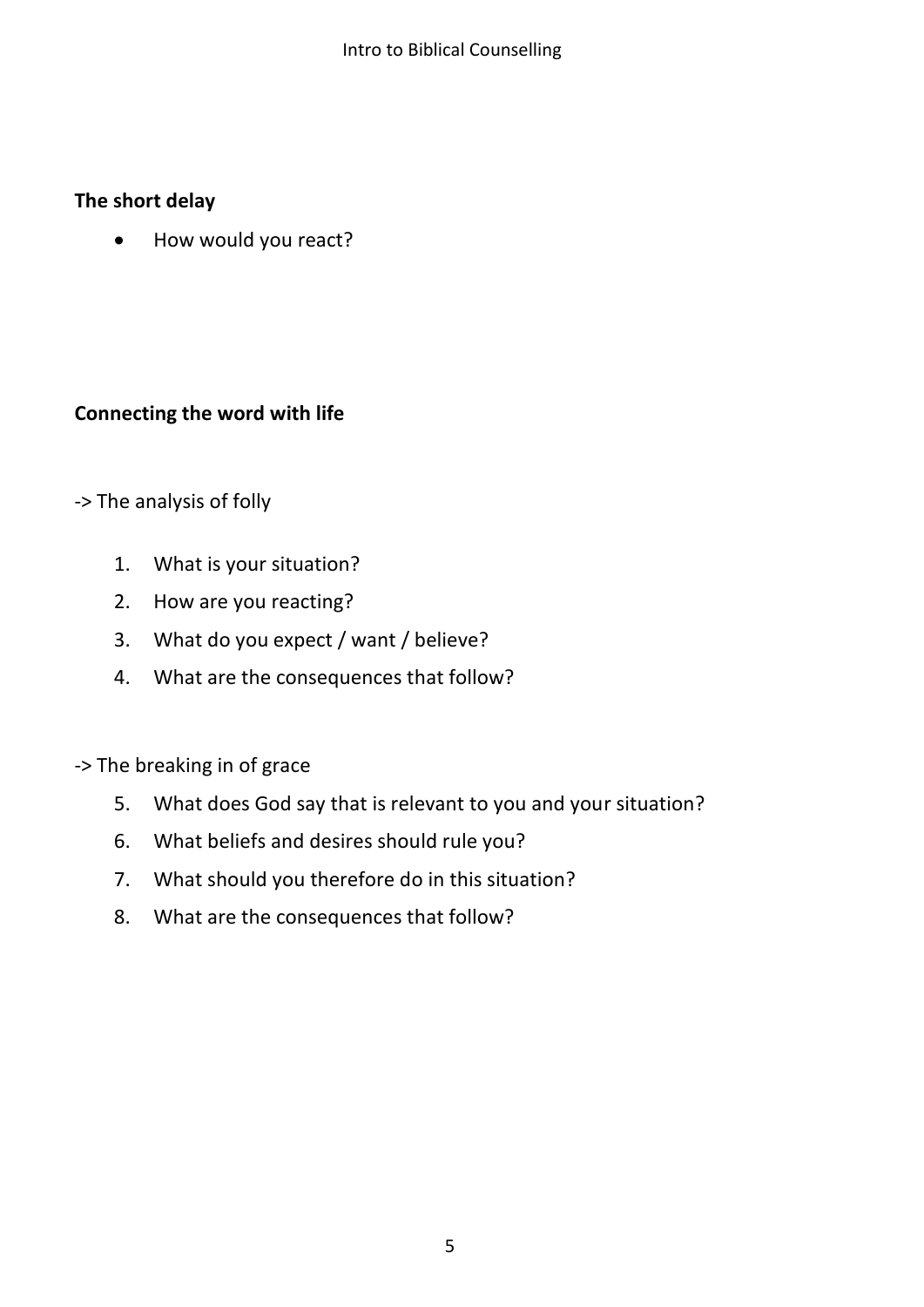## **Six Inescapable Facts**

…Frustrated by his lack of progress and dismayed at what happened with his female colleague, Dave is determined to do something. He's heard about a life counsellor at work so makes an appointment and soon they are meeting regularly.

The life counsellor helps him with time management strategies and priority setting. Things begin to improve. The life counsellor talks to him about his punishing schedule and how he denies himself 'treats'. He wonders if this might be tied with aspects of his Christian faith. Dave takes up some new hobbies, he is a happier person and better company.

The pastor notices the improvement in Dave's life and soon restores him to home group leadership. He even begins to preach occasionally.

Later that year a member of Dave's home group mentions that he is finding life hard and feeling pretty overwhelmed.

Dave suggests he gets in touch with a life counsellor he knows...

#### **1. Someone in your church had a problem this week**

**2. We have everything we need in the gospel to help that person be godly (2 Peter 1:3)**

**3. People get counsel from friends, family members and pastors before they consult professionals**

**4. That person either got no counsel, bad counsel or biblical, gospel centred counsel**

**5. If they do not get meaningful help, they will go elsewhere**

**6. Whatever help they experienced, they will now use to help others**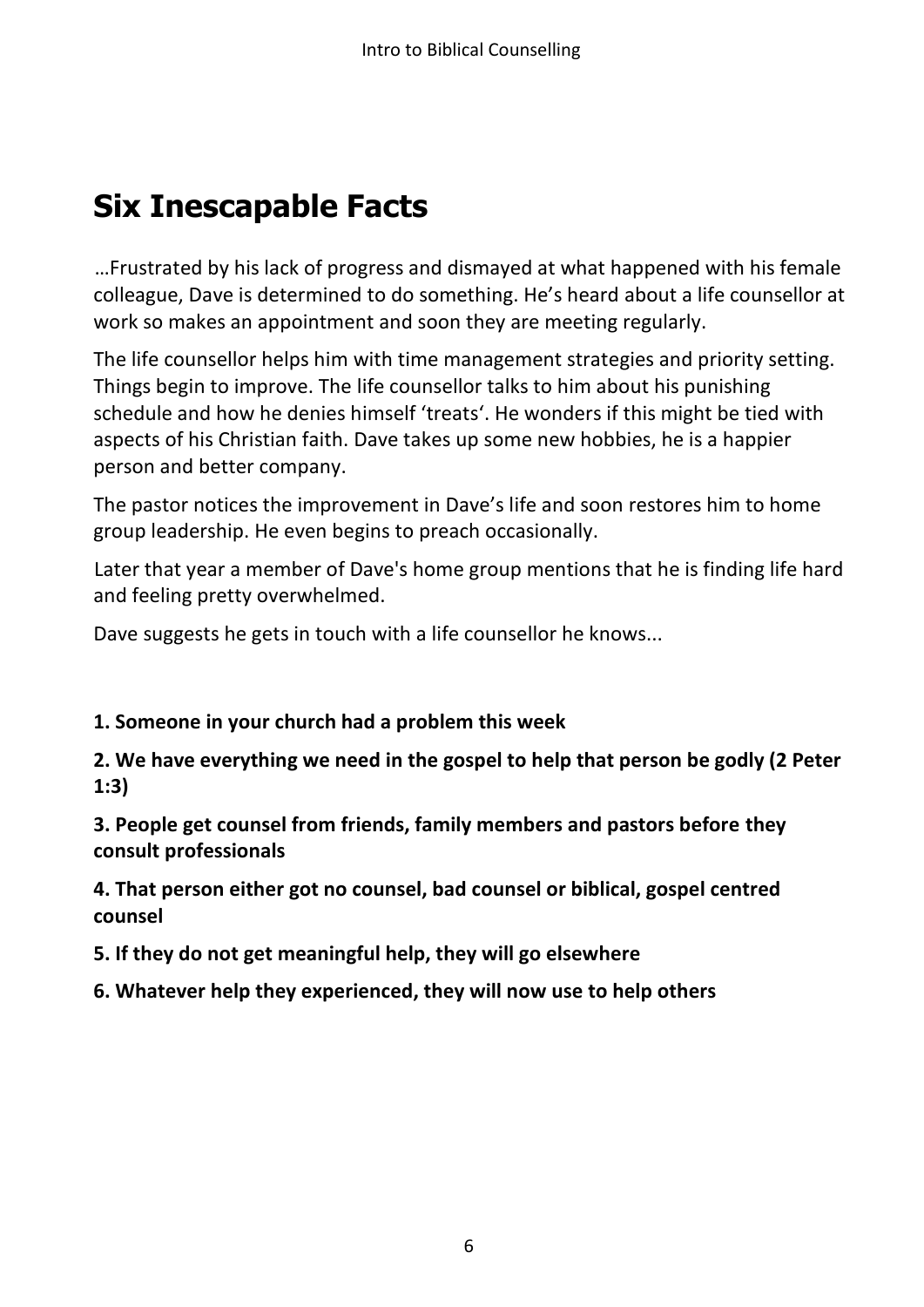## **Three Trees 1**



 $\overline{a}$ 

 $1$  © Copyright CCEF